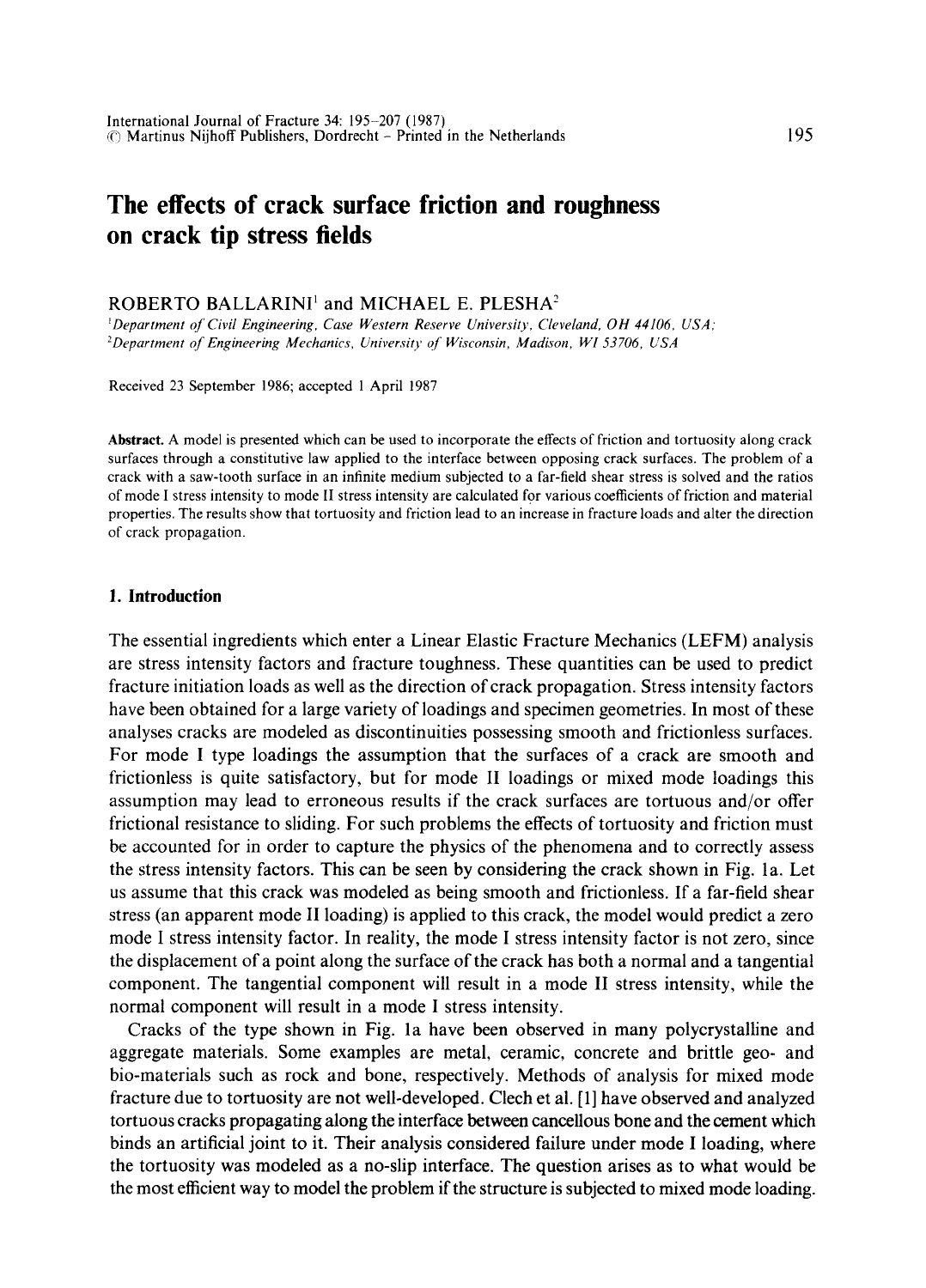

*Fig. 1.* Problem configuration (a) globally smooth, but microscopically rough crack in an infinite medium, (b) mathematical idealization.

One approach would be to model the geometry of the crack surfaces explicitly in a finite element (or boundary element) mesh, assign a coefficient of friction to the crack surfaces, and to solve the nonlinear stress analysis problem. This technique is obviously cumbersome. Concrete is another material for which friction and tortuosity play a significant role during crack propagation [2-5]. Recently, Ingraffea et al. [5], using the finite element method, have modeled frictional interlock effects in concrete as distributions of normal and shear stresses along the interface between opposing crack surfaces. Their model, however, does not account for the previously discussed coupling between crack sliding displacements and crack opening displacements. Riggs and Powell present a rough crack model for the analysis of concrete in [6]. This model possesses many desirable features compared to previous attempts at rough crack modeling but is complex and has a number of empirical constants that require specification.

In this paper a model is presented which can be used to characterize the effects of friction and tortuosity along crack surfaces in an efficient and realistic manner. In this model the crack surfaces are assumed to be globally smooth, and the roughness and friction are incorporated through a constitutive law at the interface between opposing crack surfaces. This constitutive law contains implicitly the coupling between the tangential and normal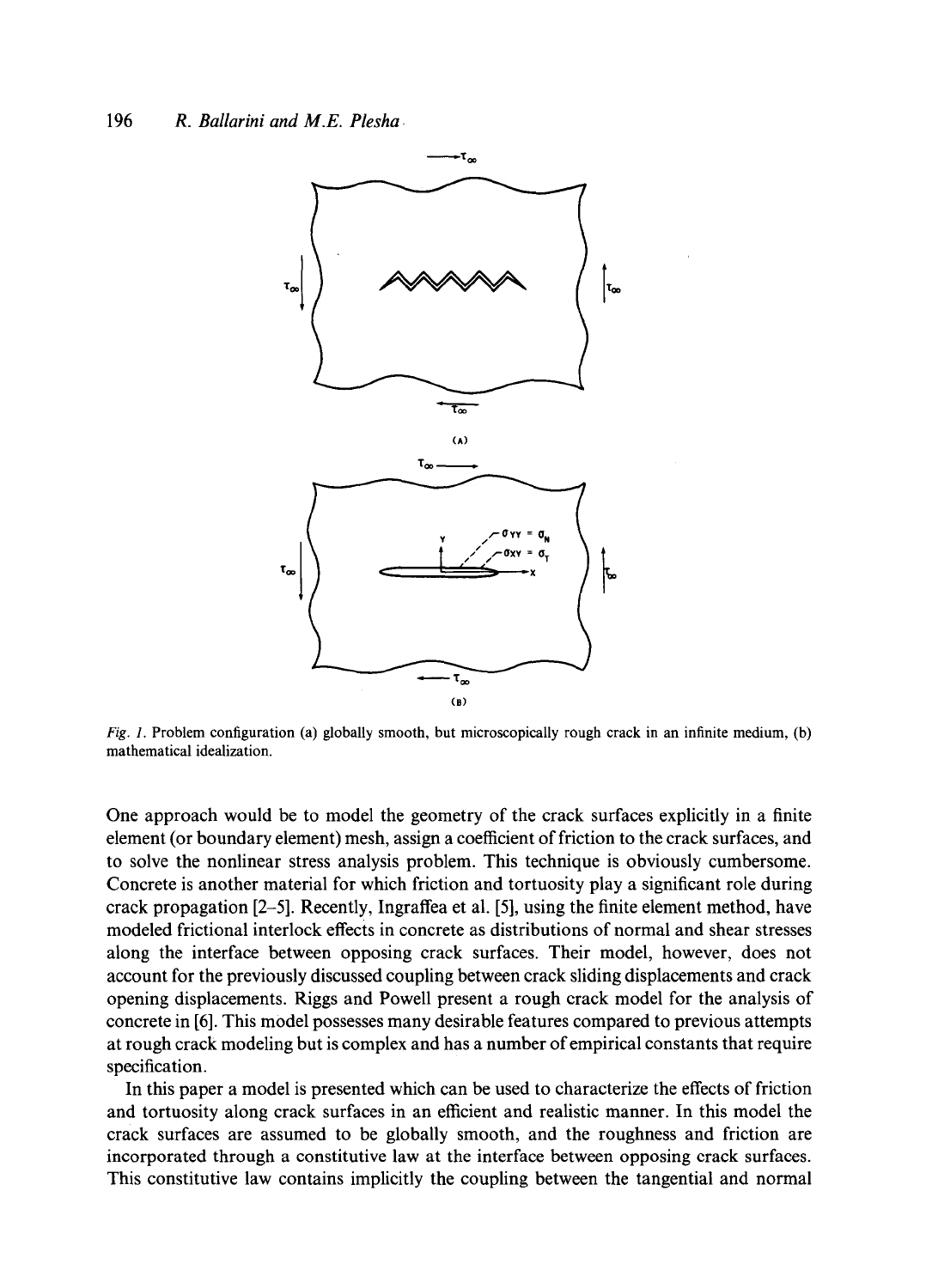components of the displacement of a point on the interface (this phenomenon is referred to as *dilatancy),* and can therefore give rise to mode I stress intensity factors even when the applied loading is apparently mode II.

# **2. Constitutive law**

In this section we review the development of analytic relations between increments of crack surface traction and crack sliding and opening displacements. This theory was fully developed in [7] and is analogous to the theory of continuum elasto-plasticity. The surface between two bodies coming into contact is assumed to be globally smooth as shown in Fig. 2a. Attention is focused on a typical pair of initially adjacent points on the contact surface as shown in Fig. 2b; these points are shown separated for clarity and the roughness that the surfaces have is not shown and will be considered subsequently.

The traction that is supported by the crack surface at the contact point in question has tangential and normal components which are denoted by  $\sigma$ , and  $\sigma_n$ , respectively. The crack sliding and opening displacements at the contact point pair are denoted by  $g_t$ , and  $g_n$ , respectively, where

$$
g_t = u_x^+ - u_x^- \tag{1}
$$

$$
g_n = u_y^+ - u_y^- \tag{2}
$$

In (1) and (2),  $u_x$  and  $u_y$  are horizontal and vertical displacements (i.e., displacements tangential and normal to the global crack surface), respectively, while superscripts  $+$  and - denote points on the contact surface associated with the upper and lower bodies of material, respectively.

It is assumed that the relative displacements of the crack surface are additively composed



*Fig. 2.* Two-dimensional contact problem (a) globally smooth contact surface, (b) local tangent-normal coordinate system at a contact point pair (surfaces are shown separated for clarity and roughness is not shown), (c) idealization of roughness.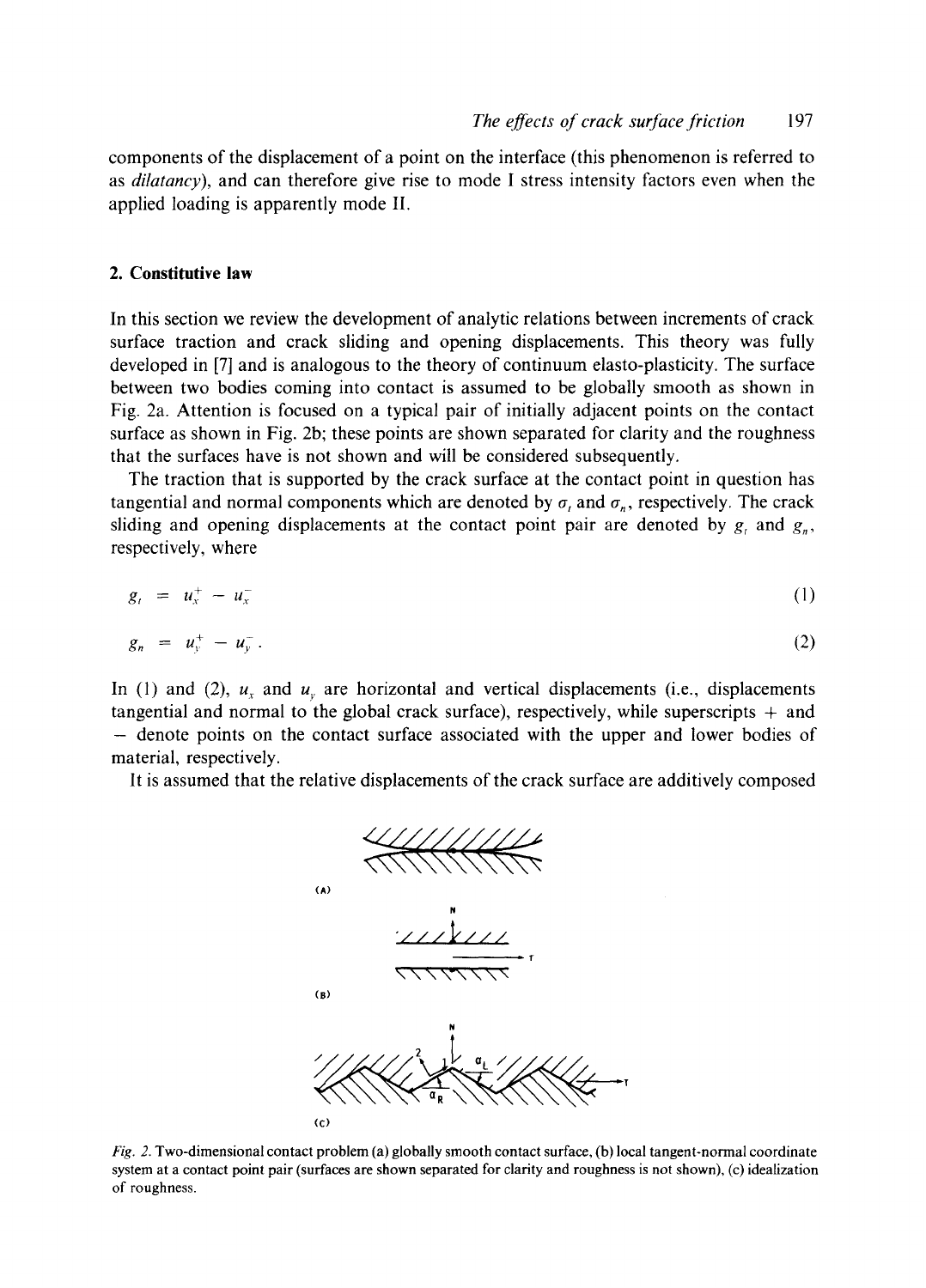# 198 *R. Ballarini and M.E. Plesha*

of reversible (elastic) and irreversible (plastic) parts

$$
g_i = g_i^e + g_i^p \quad i = t, n \tag{3}
$$

where superscripts  $e$  and  $p$  denote the elastic and plastic parts of the deformation. In (3), the plastic part represents the permanent deformation due to sliding (and perhaps damage), which has components in the normal direction (due to dilatancy) as well as in the tangential direction. The elastic part represents deformations that occur independently of sliding such as, for example, presliding deformability. Such recoverable deformations have been observed in a large variety of experiments between materials such as metals, ceramics and rocks [8-10]. The stress that the interface supports is assumed to be related to the elastic part of (3) by

$$
\dot{\sigma}_i = E_{ij} \dot{\mathcal{S}}_j^c \tag{4}
$$

where the summation convention is applied to repeated indices and  $E_{ij}$  are the interface stiffnesses, the determination of which will be addressed shortly.

To prescribe a method for determining the plastic displacements, it is necessary to assume that

- (i) a scalar valued slip function  $F = F(\sigma_t, \sigma_n, ...)$  can be defined such that  $F < 0$  corresponds to presliding conditions,  $F = 0$  corresponds to sliding and  $F > 0$  is not possible, and
- (ii) there exists a linear relationship between increments of traction and plastic deformation.

Under these assumptions, it can be shown [11] that

$$
dg_i^P = \begin{cases} 0 & \text{if } F < 0 \text{ or } dF < 0\\ \lambda \frac{\partial G}{\partial \sigma_i} & \text{if } F = dF = 0 \end{cases}
$$
 (5)

where  $G$  is the slip potential whose gradient gives the direction of the plastic deformation and  $\lambda$  is a non-negative scalar that gives its magnitude. Expressions for F and G can be obtained by considering the idealized roughness shown in Fig. 2c. If the friction on the active asperity surface is governed by Coulomb's law, then  $|\sigma_1| \le -\mu \sigma_2$  where  $\mu$  is the coefficient of friction,  $\sigma_1$  and  $\sigma_2$  are the tangential and normal stresses on the asperity surface and the convention that compressive stresses are negative is employed. By stress transformation, this equation can be expressed in terms of the global stresses  $\sigma_i$  and  $\sigma_n$  [7]. This procedure leads to the following forms for the slip function and slip potential

$$
F = |\sigma_n \sin \alpha_k + \sigma_t \cos \alpha_k| + \mu(\sigma_n \cos \alpha_k - \sigma_t \sin \alpha_k)
$$
 (6)

$$
G = |\sigma_n \sin \alpha_k + \sigma_t \cos \alpha_k| \tag{7}
$$

where  $k = R$  or L depending upon which asperity surface is active (see Fig. 2c).

Combining  $(3)$ - $(5)$  leads to the constitutive relation [7]

$$
d\sigma_i = E_{ij}^{ep} dg_j \tag{8}
$$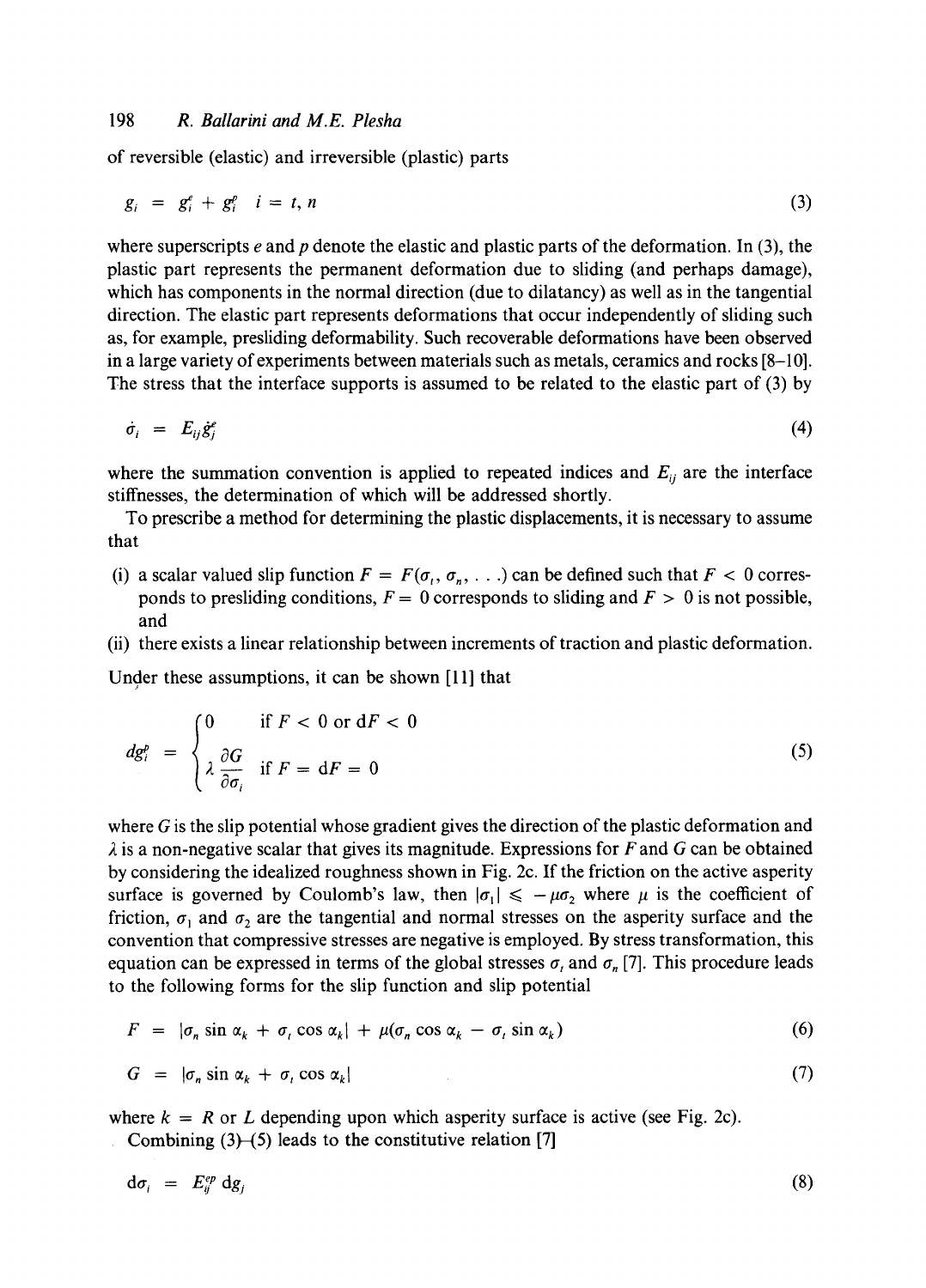where

$$
E_{ij}^{ep} = E_{ij} \quad \text{if } F < 0 \text{ or } \text{d}F < 0 \tag{9}
$$

or

$$
E_{ij}^{ep} = E_{ij} - \frac{\frac{\partial F}{\partial \sigma_p} E_{iq} E_{pj} \frac{\partial G}{\partial \sigma_q}}{\frac{\partial F}{\partial \sigma_p} E_{pq} \frac{\partial G}{\partial \sigma_q} - H} \quad \text{if } F = dF = 0 \tag{10}
$$

and  $H$  is a hardening or softening parameter that can account for the damage of crack surface roughness. In this paper we take  $H$  equal to zero.

The following remarks about the constitutive law should be noted:

1. Equation (8) is an explicit relation between increments of crack surface tractions and the resulting crack sliding and opening displacements. Unlike some other theories for dilatant crack surface problems [12] in which (8) is postulated at the outset and the  $E_{ij}^{ep}$  (particularly the  $E_m^{ep}$  and  $E_n^{ep}$ ) are determined either experimentally or according to some ad hoc rule, this theory provides an explicit and unambiguous method for determining  $E_i^{ep}$ .

2. The theory presented in this section is essentially a "continuum" theory of friction except that we refer to continuum in the sense of continuous area rather than continuous volume. The traction components  $\sigma_t$  and  $\sigma_n$  entering into the theory are the average or macroscopic stresses that the crack surface supports rather than the exact stresses. Furthermore, the global crack surface is smooth and the effects of roughness (e.g., dilatancy) are built into the slip rule and slip potential.

3. The use of the decomposition in (3) in conjunction with (4) can be considered a relaxation of compatibility of crack surface displacements consisting of impenetrability and presliding stick. In order to render the violation of compatibility insignificant, it is necessary to make the interface stiffnesses  $E_{ij}$  relatively large compared to the stiffness of the adjacent medium. In this investigation, we take  $E_{ij} = P\delta_{ij}$ , where  $\delta_{ij}$  is the Kronecker delta and P is a penalty number. The penalty number has no physical significance and is chosen based on computational convenience. Values of P that are two to four orders of magnitude greater than the shear modulus of the adjacent medium were used and provided solutions in which incompatibilities were extremely small. Larger values of  $P$  sometimes gave numerical difficulties due to ill-conditioning while smaller values of  $P$  gave slightly excessive incompatibility.

4. It is assumed in this research that the amount of tangential sliding is small enough so that the asperity peak of one surface does not override that of the other surface. For situations in which this is not the case, the theory can be supplemented with an additional set of conditions as discussed in [7].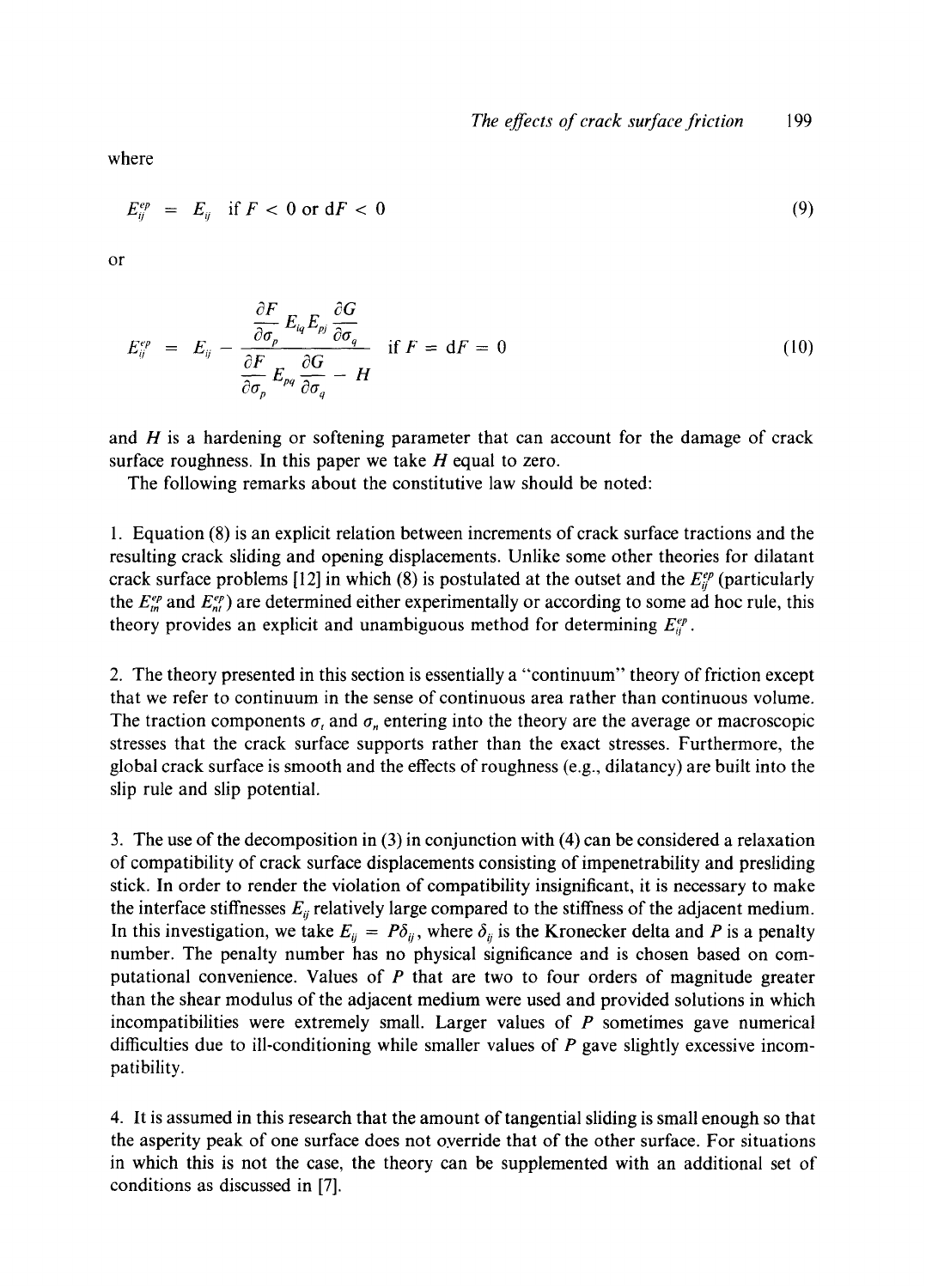## **3. Complianee matrix**

The problem which will be solved to demonstrate the significance of friction and tortuosity is shown in Fig. 1. The singular integral equations that govern this problem are

$$
\frac{2G}{\pi(\kappa+1)} \int_{-1}^{1} \frac{f(t) dt}{t - x} = \tau_{\infty} + \sigma_{t} \quad -1 < x < 1 \tag{11}
$$

$$
\frac{2G}{\pi(\kappa+1)}\int_{-1}^{1}\frac{e(t) dt}{t-x} = \sigma_n - 1 < x < 1 \tag{12}
$$

where  $\tau_{\infty}$  is the far-field shear stress,  $\sigma_{\iota}$  and  $\sigma_{n}$  are the shear and normal stresses applied to the crack surfaces, G is the shear modulus,  $\kappa = 3 - 4v$  for plane strain, v being Poisson's ratio, and  $f(t)$  and  $e(t)$  are the dislocation densities, which are related to the crack sliding and crack opening displacements by

$$
u_x^+ - u_x^- = \int_x^1 f(t) \, \mathrm{d}t = g_t \tag{13}
$$

$$
u_y^+ - u_y^- = \int_x^1 e(t) \, \mathrm{d}t = g_n. \tag{14}
$$

Because the crack is closed at the endpoints the dislocation densities must satisfy the following conditions

$$
\int_{-1}^{1} f(t) dt = \int_{-1}^{1} e(t) dt = 0.
$$
 (15)

Since  $\sigma_i$  and  $\sigma_n$  depend on the relative displacements between the crack surfaces, the singular integral equations are nonlinear. In order to solve these equations efficiently, a compliance matrix will be developed that relates the stresses at the collocation points arising from the applied loads to the values of the opening (or sliding) of the crack at the integration points. The method relies on the numerical procedure developed by Gerasoulis [13], which is used to reduce the integral equations to a system of algebraic equations for unknown values of  $e(t)$  and  $f(t)$  at discrete points in the interval  $[-1, 1]$ . With the aid of the compliance matrix, it will be possible to obtain the crack opening and crack sliding displacements for a given stress distribution on the crack surfaces by solving simultaneous algebraic equations and hence, the need to repeatedly solve the integral equations and integrate the dislocation densities is eliminated. The procedure for obtaining the compliance matrix is described in detail in [14] and is only reviewed here. Following [13],  $f(t)$  and  $e(t)$  are expressed by

$$
f(t) = \phi(t)(1 - t^2)^{-1/2} e(t) = \psi(t)(1 - t^2)^{-1/2}
$$
 (16)

and  $\phi(t)$  and  $\psi(t)$  are approximated as piecewise quadratic on the interval  $[-1, 1]$ . The result is that the integral equations are reduced to a system of algebraic equations through the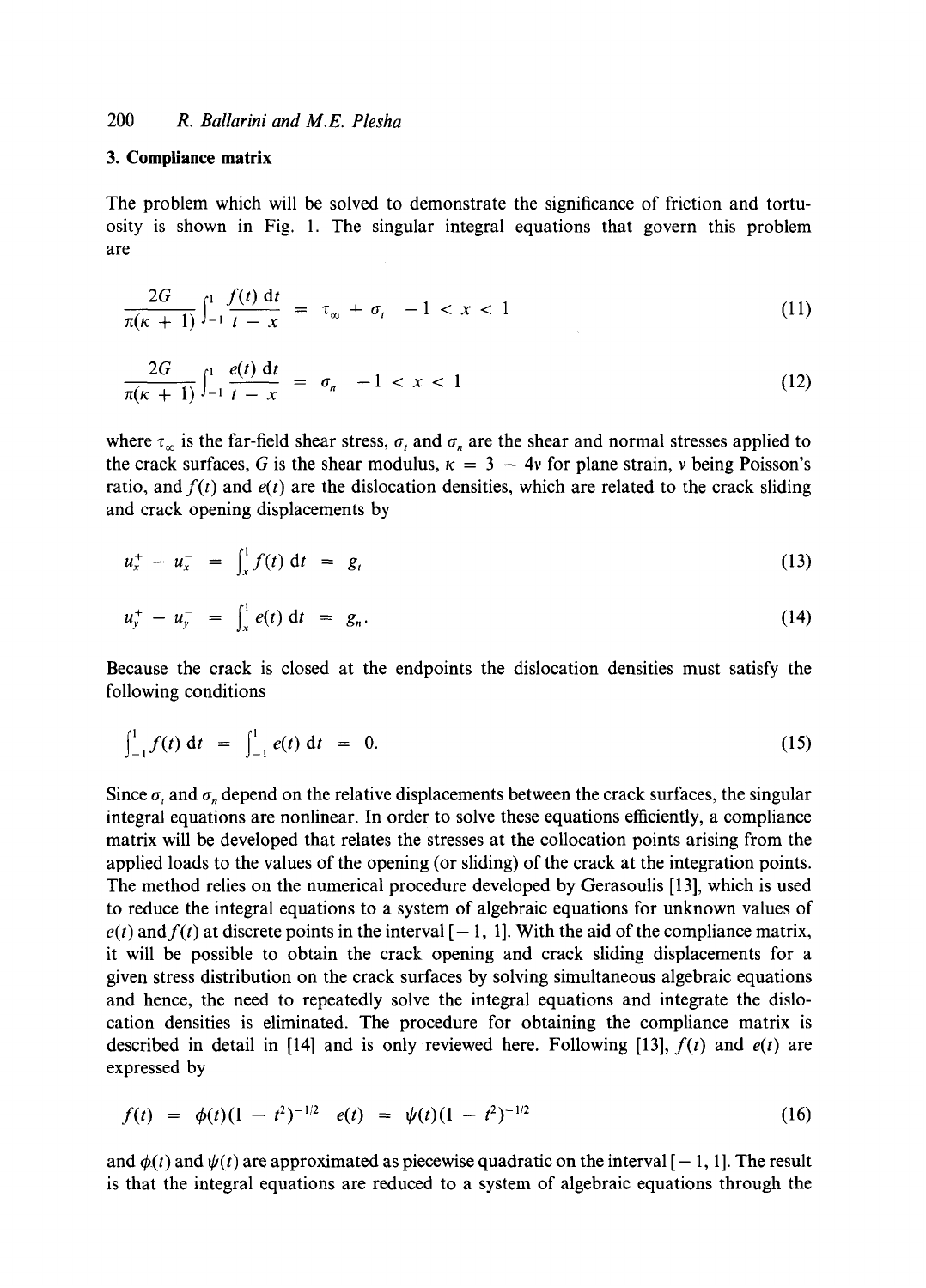**quadrature formulas given in [13]. The results can be written symbolically as** 

$$
c_1 \sum_{i=1}^{N} w_i(x_k) \phi(t_i) = \tau_{\infty} + \sigma_i(x_k) \quad k = 1, N - 1 \tag{17}
$$

$$
c_1 \sum_{i=1}^{N} w_i(x_k) \psi(t_i) = \sigma_n(x_k) \quad k = 1, N - 1 \tag{18}
$$

$$
\sum_{i=1}^N v_i \phi(t_i) = 0 \tag{19}
$$

$$
\sum_{i=1}^N v_i \psi(t_i) = 0 \tag{20}
$$

where  $c_1 = 2G/\pi(\kappa + 1)$ , N is the number of integration points,  $N - 1$  is the number of collocation points, and the weights  $w_i(x_k)$  and  $v_i$ , as well as the collocation points  $x_k$  and integration points  $t_i$ , are given in [13] (the locations of the integration and collocation points **are shown schematically in Fig. 3a). These equations can be written as** 

$$
c_1 G_{ik} \phi_i = L_k \tag{21}
$$

$$
c_1 G_{ik} \psi_i = M_k \tag{22}
$$

**where matrices [L] and [M] represent the nodal values of the stresses along the crack surfaces and the crack closure conditions. To obtain the compliance matrices for the crack the inverse**  of matrix [G] is obtained, and the product of this matrix and  $(1 - t^2)^{-1/2}$  is integrated term by term to obtain a matrix  $[\tilde{C}]$  which will be called the compliance matrix for this particular **geometry. This matrix will relate the values of crack sliding displacements (or crack opening displacements) at the integration points to the values of the shear (or normal) stresses at the** 



*Fig. 3.* **Location of integration and collocation points (a) locations as obtained from [13], (b) modified locations proposed in Section 4.**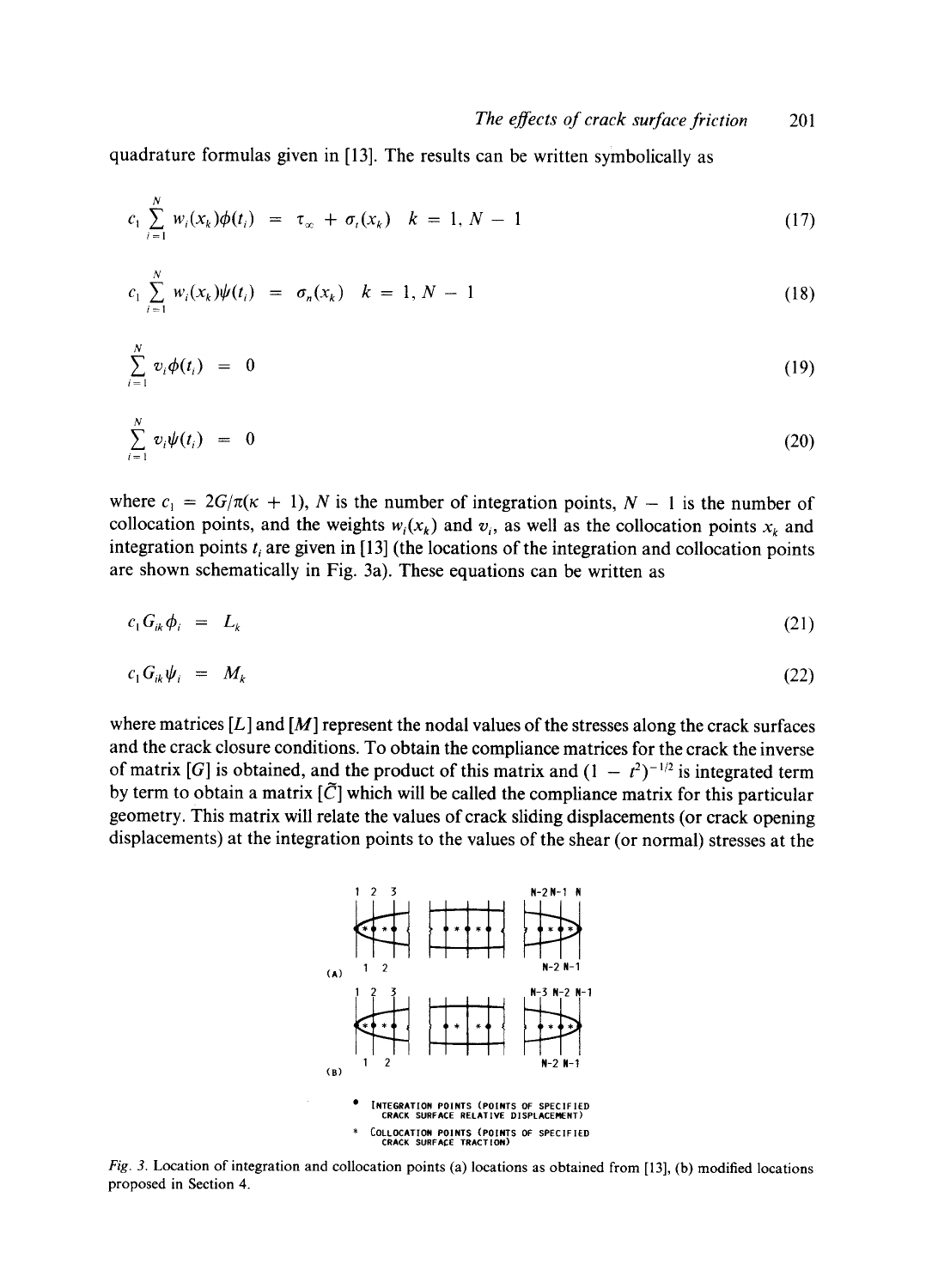collocation points, that is

$$
\widetilde{C}_{ik}(\tau_{\infty} + \sigma_t(x_k)) = (u_x^+ - u_x^-)_{t_i} = (g_t)_{t_i}
$$
\n(23)

$$
\bar{C}_{ik}\sigma_n(x_k) = (u_y^+ - u_y^-)_{t_i} = (g_n)_{t_i}
$$
\n(24)

where  $\tilde{C}_{ik}$  is a rectangular matrix with dimensions  $(N, N - 1)$ . We wish to point out that because of the technique employed to determine the compliance matrix, the locations at which the crack opening and crack sliding displacements are determined (i.e., the integration points) are different from the locations of crack surface tractions (i.e., the collocation points). Furthermore, the number of displacement points is one greater than the number of stress points. In order to eliminate the computational difficulties associated with differing numbers of collocation and integration points, we present in the following section a method for rendering the compliance matrix square.

The stress intensity factors are proportional to the values of the functions  $\phi$  and  $\psi$  at the endpoints [13] and can be obtained by premultiplying matrices [L] and [M] by the inverse of matrix [G]. The details of the calculations can be found in [13] and [14]. We note that the compliance matrix for shear loading is the same as that for normal loading. This is because the Green's functions for the two problems are the same.

#### **4. Numerical solution**

Before writing (23) and (24) in matrix form, it is necessary to make the compliance matrix square. Because the number of integration points is odd [13], there is an integration point at the center of the crack. By eliminating the equation corresponding to this point from (23), the number of displacement points is reduced by one and the compliance matrix becomes square. Following this procedure the location of the displacement and stress points become as shown in Fig. 3b. The compliance matrix is now denoted by  $[C]$  and is given by

$$
[C] \equiv C_{ij} = \begin{cases} \tilde{C}_{ij} & \text{if } i < (N+1)/2 \\ \tilde{C}_{(i+1)j} & \text{if } i \geq (N+1)/2 \end{cases} \tag{25}
$$

where  $i, j = 1, 2, \ldots, N - 1$ . The modified forms of (23) and (24) can now be written collectively in incremental form as

$$
\begin{Bmatrix} \mathrm{d}g_{\iota} \\ \mathrm{d}g_{n} \end{Bmatrix} = \left\{ \frac{C}{0} \begin{bmatrix} 0 \\ -C \end{bmatrix} \right\} \left\{ \frac{\mathrm{d}\tau_{\infty} + \mathrm{d}\sigma_{\iota}}{-\mathrm{d}\sigma_{n}} \right\} \tag{26}
$$

where

$$
\{dg_{t}\} = [(dg_{t}\}_{t_1}, \ldots, (dg_{t}\}_{t_{N-1}})]^{T}
$$
\n(27)

$$
\{\mathrm{d}\sigma_t\} = [(\mathrm{d}\sigma_t)_{x_1}, \ldots, (\mathrm{d}\sigma_t)_{x_{N-1}}]^T
$$
\n(28)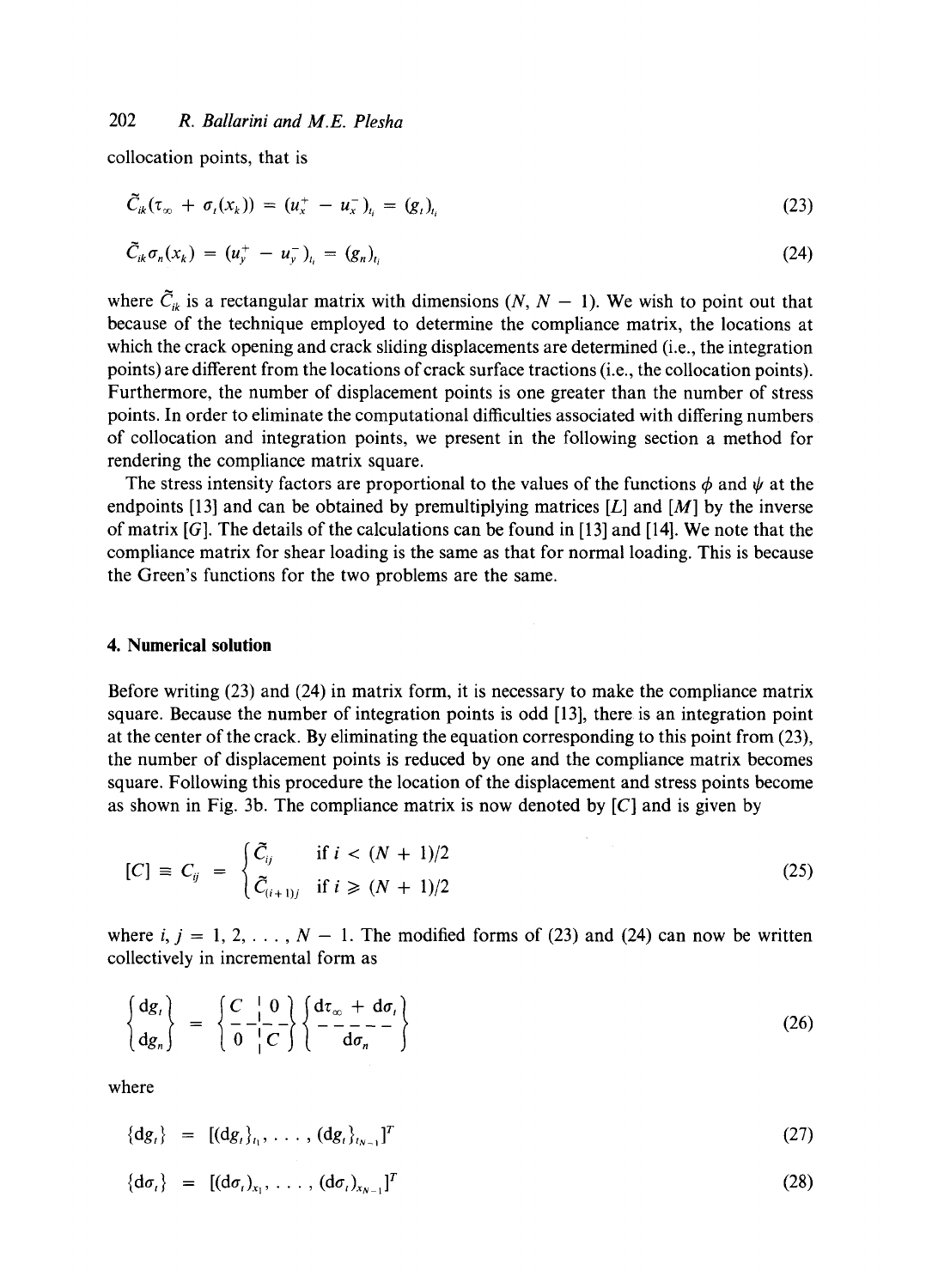with similar definitions for  $\{dg_n\}$  and  $\{d\sigma_n\}$ .  $d\tau_\infty$  is a vector with  $N-1$  components, each equal to the increment in the applied loading.

Although the number of displacement points and stress points are now the same, the locations of these points are different as shown in Fig. 3b. The constitutive law given by (8), however, relates the crack surface stresses at a point to the displacements at the same point. The crack displacements at the stress points can be expressed in terms of those at the integration points by interpolation. For example, the relation between the crack sliding displacements at the stress points and the collocation points is given by

$$
\left\{\mathrm{d}g_{t}\right\}_{x_{i}} = [T] \left\{\mathrm{d}g_{t}\right\}_{t_{i}} \tag{29}
$$

where the coefficients of  $[T]$  are zero except for

$$
T_{i,i} = T_{i,i+1} = 0.5 \quad \text{when } 1 \le i < (N-1)/2
$$
\n
$$
T_{i,i} = 0.75 \quad \text{when } i = (N-1)/2
$$
\n
$$
T_{i,i+1} = 0.25 \quad \text{when } i = (N-1)/2
$$
\n
$$
T_{i,i-1} = 0.25 \quad \text{when } i = (N+1)/2
$$
\n
$$
T_{i,i} = 0.75 \quad \text{when } i = (N+1)/2
$$
\n
$$
T_{i,i-1} = T_{i,i} = 0.5 \quad \text{when } (N+1)/2 < i \le N-1.
$$
\n(30)

Combining (8), (26) and (29) leads to

$$
\left[\begin{bmatrix}I\end{bmatrix}+\left\{\begin{bmatrix}C&0\\0&C\end{bmatrix}\begin{bmatrix}E^{ep}\end{bmatrix}\begin{bmatrix}T&0\\0&T\end{bmatrix}\right]\begin{bmatrix}dg_{i}\\dg_{n}\end{bmatrix}=\left\{\begin{bmatrix}C&0\\0&C\end{bmatrix}\begin{bmatrix}d\tau\\0\end{bmatrix}\right\}\tag{31}
$$

which is a system of simultaneous nonlinear algebraic equations to be solved for the incremental crack opening and sliding displacements. By taking small increments in far-field shear loading, good convergence was attained in the numerical work, where  $\{E^{\varphi}\}\$  was computed at each step using the displacement-stress configuration from the previous step and treating (31) as linear within each load increment.

#### **5. Results**

*Table 1.* 

The problem shown in Fig. 1 was solved for the various combinations of material properties listed in Table 1. Figures 4-6 are plots of stress intensity factors as functions of the far-field

| Material              | $K_{1c}$ (ksi-in <sup>1/2</sup> ) | $E$ (ksi) |      |      |
|-----------------------|-----------------------------------|-----------|------|------|
| M <sub>50</sub> Steel | 18                                | 30000     | 0.3  | 0.20 |
| Concrete              |                                   | 3000      | 0.2  | 0.50 |
| Sintered Silicon      |                                   | 59000     | 0.14 | 0.30 |
| Carbide Ceramic       |                                   |           |      |      |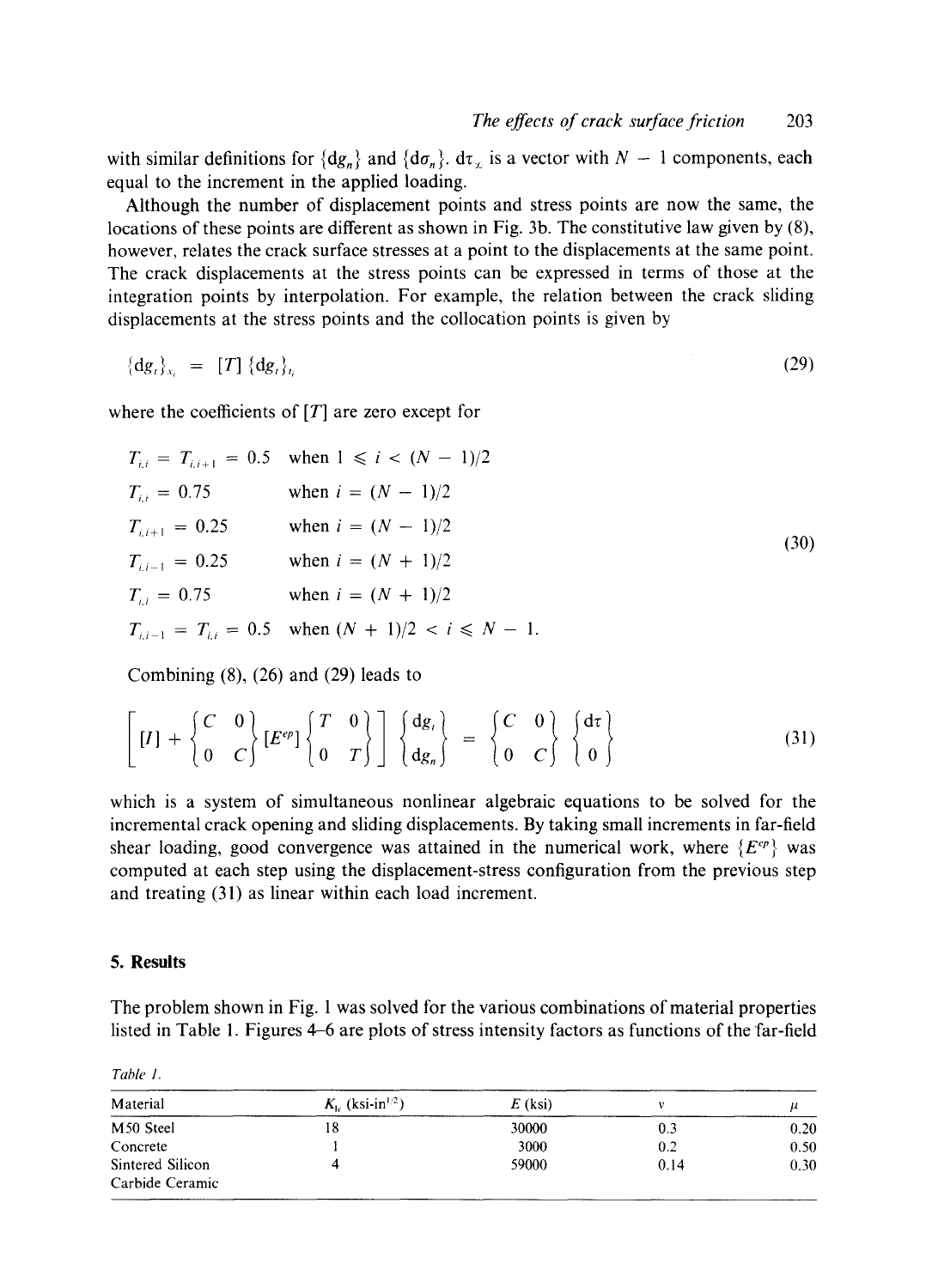



*Fig. 4.* Stress intensity factors as functions of applied loading (Steel).

*Fig. 5.* Stress intensity factors as functions of applied loading (Ceramic).



*Fig. 6.* Stress intensity factors as functions of applied loading (Concrete).

shear stress for several values of the uniform asperity angle  $\alpha$ . It can be seen from these figures that as  $\alpha$  increases,  $K_I$  increases, while  $K_{II}$  decreases. The reason for this is that frictional resistance and the kinematic constraint provided by the jagged surfaces resist crack sliding displacements and therefore reduce  $K_{\text{H}}$ . The dilatancy, on the other hand, produces a normal gap between the crack surfaces, therefore increasing  $K_i$ .

The curves in Figs. 4-6 have been marked at the values of  $\tau_{\infty}$  that result in crack initiation according to the maximum principal stress criterion [15], which postulates that crack growth will occur in a direction perpendicular to the maximum principal stress  $\sigma_p$ , when this value is equal to the value of  $\sigma_p$  in an equivalent mode I case. The angle at which the crack will extend with respect to the horizontal is given by [15]

$$
(\tan \theta/2) = 0.25K_1/K_{\text{II}} - 0.25(K_1^2/K_{\text{II}}^2 + 8)^{1/2}
$$
\n(32)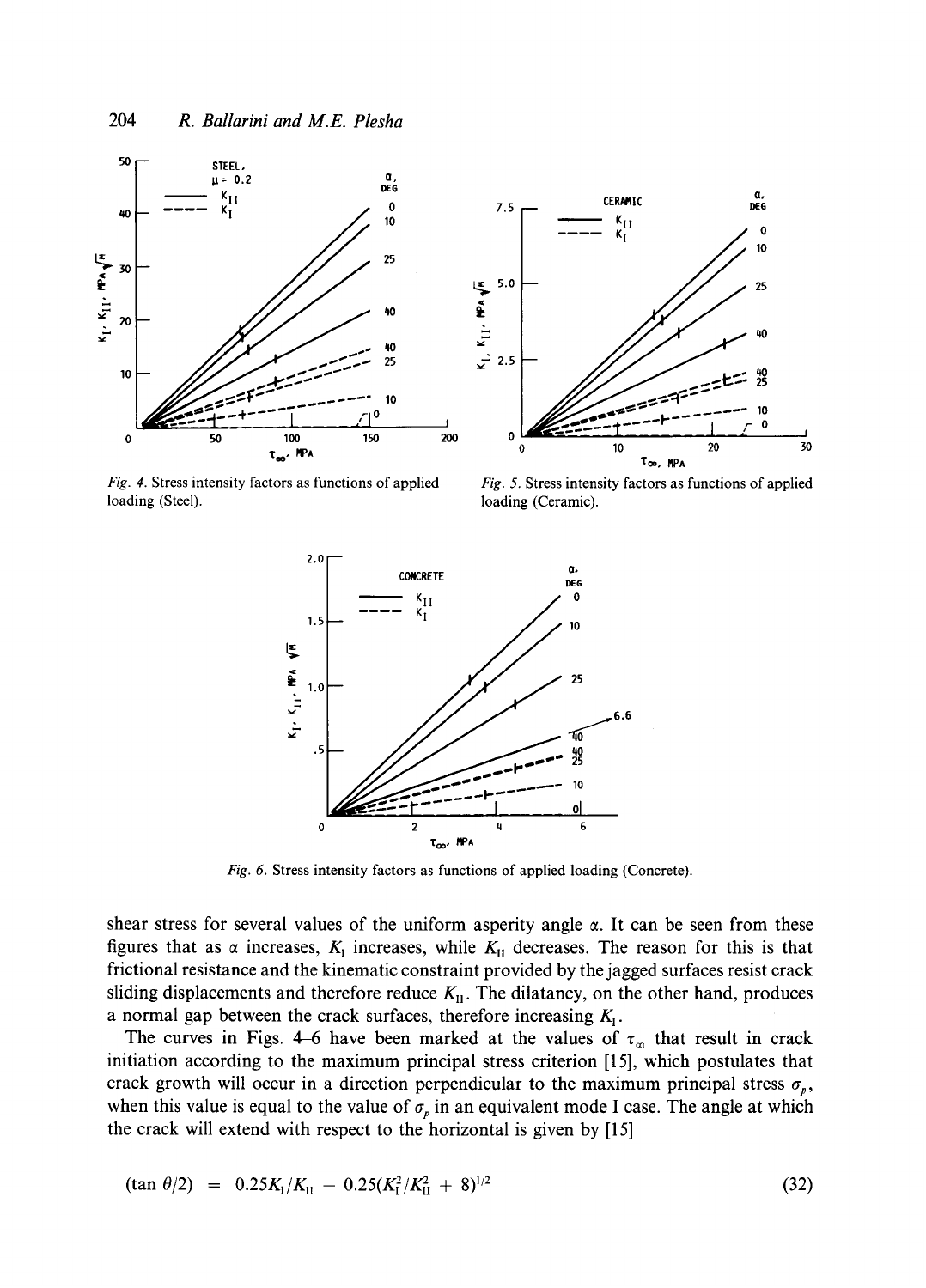

*Fig. 7.* **Fracture initiation loads as functions of asperity angle and coefficient of friction** (Steel).



*Fig. 8.* **Fracture initiation load as function of asperity angle (Ceramic).** 



*Fig. 9.* **Fracture initiation load as function of asperity angle (Concrete).** 

**and the fracture criterion is** 

$$
K_{1c} = K_1 \cos^3 \theta / 2 - 3K_{11} \cos^2 \theta / 2 \sin \theta / 2 \tag{33}
$$

where  $K_{bc}$  is the fracture toughness.

Figures 7-9 are plots of the fracture stress for several materials as functions of  $\alpha$ . The angle of extension  $\theta$  is also shown on these figures. As seen from these curves, the effect of **tortuosity and friction is to increase the fracture stress and to decrease the angle of extension. In order to separate the effects of friction from those of tortuosity, the case of steel was analyzed for various coefficients of friction. It can be seen from Fig. 7 that friction has a**  significant effect on the fracture stress. When  $\alpha = 40^{\circ}$  and  $\mu = 0.0$ , the increase in fracture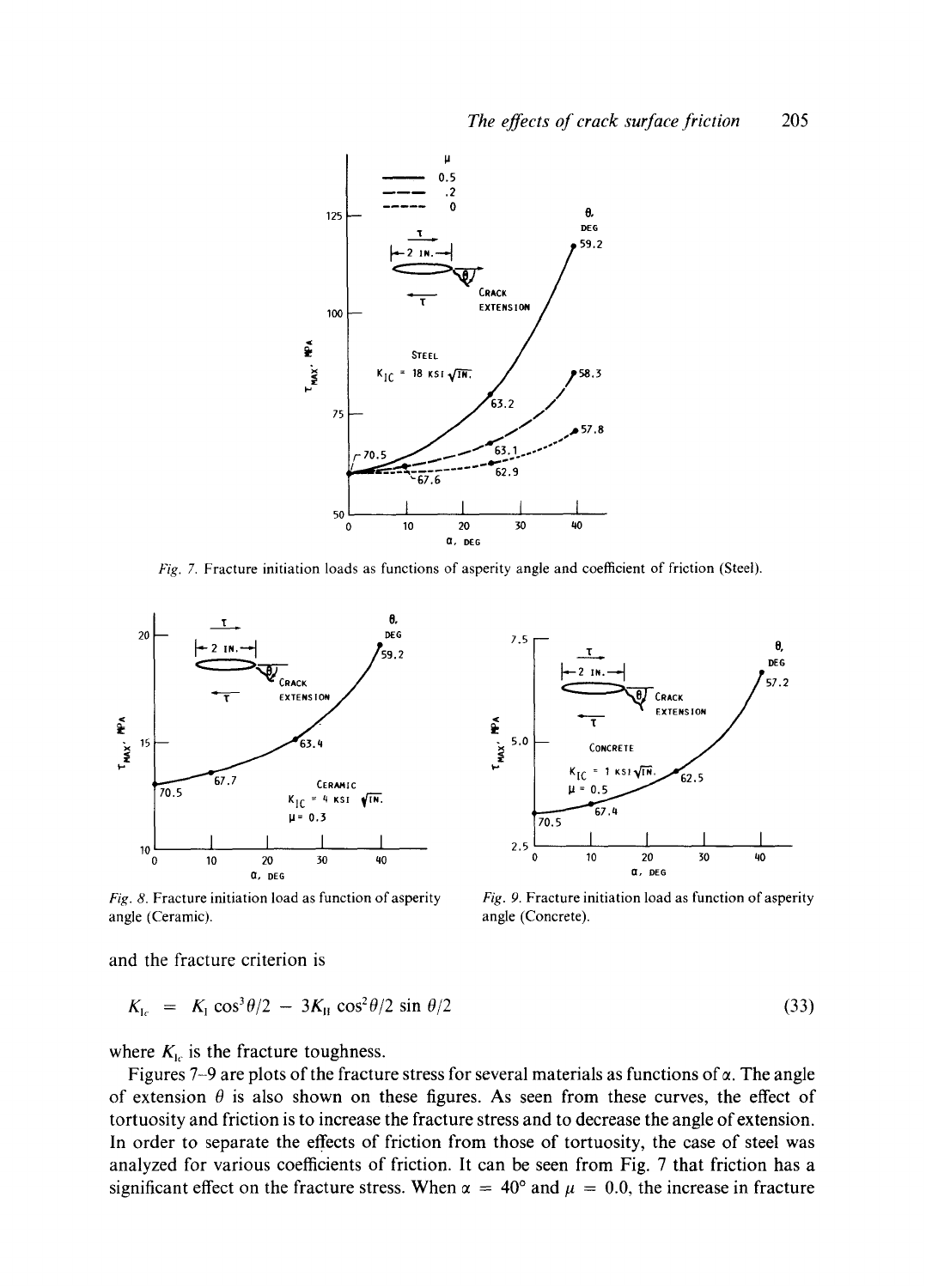# 206 *R. Ballarini and M.E. Plesha*

stress with respect to zero tortuosity is approximately 20 percent, while for  $\mu = 0.2$  this increase is 40 percent, and for  $\mu = 0.5$ , it is approximately 90 percent.

## **6. Discussion**

From the results obtained in this investigation, it can be concluded that friction and tortuosity have a significant effect on crack tip stress fields when a crack is subjected to mixed mode loading. In the example problems solved in this paper the increase in fracture stress (as predicted from the maximum principal stress theory) with respect to zero friction and tortuosity ranged from 3 percent to 100 percent. The crack extension angles as predicted from the maximum principal stress theory were also affected by the mode I stress intensity which arises from the dilatancy of the interface between opposing crack surfaces.

Although the use of the compliance matrix developed in Section 3 renders the numerical problem very attractive, it is limited to simple geometries. The effects of tortuosity and friction in problems with arbitrary geometries can be conveniently analyzed using the constitutive law in conjunction with the finite element method or boundary element method.

#### **Acknowledgement**

The first author is grateful for support from NASA-Lewis Research Center (Cooperative Agreement NCC 3-46). The second author is grateful for the support of the NASA-Lewis Institute for Computational Mechanics in Propulsion (ICOMP) and the U.S. Army Research Office (grant number DAAL03-86-K-0134).

#### **References**

- 1. J. P. Clech, L. M. Keer and J. L. Lewis, *Journal of Biomechanical Engineering* 107 (1985) 175-182.
- 2. Z. P. Bazant and P. Gambarova, *Journal of the Structural Division,* ASCE 106 (1980) 819-842.
- 3. R. Jimenez-Perez, P. Gergely and R. N. White, Report 78-4. Department of Structural Engineering, Cornell University (1978).
- 4. R. C. Fenwick and T. Paulay, *Journal of the Structural Division,* ASCE (1968) 2325-2350.
- 5. A. R. Ingraffea and W. H. Gerstle, in *Application of Fracture Mechanics to Cementitious Composites, S. P.*  Shah (ed.), Martinus Nijhoff (1985) 247-285.
- 6. H. R. Riggs and G. H. Powell, *Journal of the Engineering Mechanics Division,* ASCE 112 (1986) 448~464.
- 7. M. E. Plesha, *International Journal for Numerical and Analytical Methods in Geomechanics,* in press.
- 8. F. P. Bowden and D. Tabor, *The Friction and Lubrication of Solids-Part 11,* Oxford University Press (1965).
- 9. J. S. Courtney-Pratt and E. Eisner, *Proceedings of the Royal Society of London* A238 (1957) 529-550.
- 10. R. E. Goodman, F. E. Heuze and Y. Ohnishi, Research on Strength-Deformability-Water Pressure Relationship for Faults in Direct Shear, Final Report on ARPA Contract H02100200, University of California (1972).
- 11. B. Fredriksson, On Elastic Contact Problems With Friction, No. 6, Linkoping Studies in Science and Technology (1976).
- 12. Z. P. Bazant and P. Gambarova, *Journal of the Structural Division,* ASCE 106 (1980) 297-315.
- 13. A. Gerasoulis, *Comput. Math. Appl.* 8 (1982) 15-22.
- 14. R. Ballarini, *International Journal of Fracture* 33 (1987).
- 15. D. Broek, *Elementary Engineering Fracture Mechanics,* Martinus Nijhoff (1982).